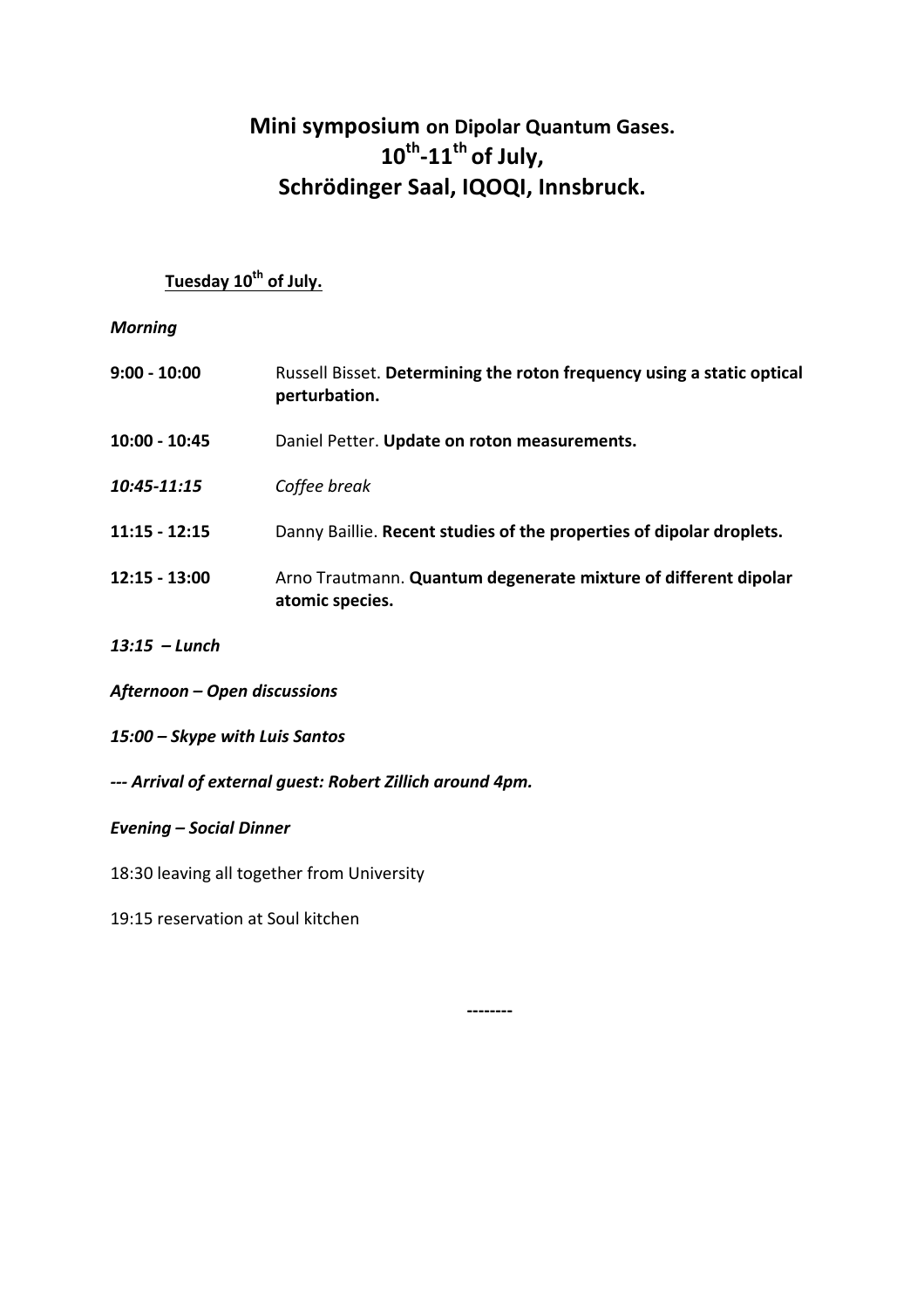## Wednesday 11<sup>th</sup> of July.

#### *Morning* – "Public" Symposium: ultracold, theoretical physics invited

## **9:00 - 10:00** Blair Blakie. (LIVESTREAM on youtube)

#### *Droplet crystal ground states of a dipolar Bose gas*

I will outline work in my group on dipolar Bose-Einstein condensates, focusing on our recent work related to the ground states in a cylindrically symmetric harmonic trap. This system has a rich phase diagram, including droplet crystal states in which a set of droplets arrange into a lattice pattern that breaks the rotational symmetry of the trap. We have developed an analytic model that describes small droplet crystals and can be used to qualitatively describe the phase diagram obtained by full numerical calculations. We show that in certain regimes a coherent low-density halo surrounds the droplet crystal giving rise to a novel phase with localized and extended features.

#### **10:00 - 10:30** Daniel Petter.

#### *Rotonisation of the Excitation Spectrum in a dipolar BEC*

In 2003 the existence of a roton mode (a minimum in the dispersion relation at a finite momentum) was predicted in the excitation spectrum of a dipolar Bose gas, similar to the celebrated case of superfluid He II. In contrast to He II, the roton mode in a dipolar gas does not require strong interactions, but rather arises from the long-range and anisotropic nature of the dipolar interactions, already at a mean-field level. In my talk, I will briefly review our recent observations of the population of the roton mode in a gas of erbium atoms by quenching the interaction strength to a regime where its energy becomes imaginary. Then I will present our ongoing investigation of the roton mode in the stationary dispersion relation of the gas, that is for real and finite energy of the roton mode. We probe this regime in our experiment thanks to precise Bragg spectroscopy measurements.

#### *10:30-11:00 Coffee break*

#### **11:00 - 12:00** Robert Zillich.

#### *Rotons and Correlations*

The fine control of atoms in an ultracold quantum gas allows to shape the interaction and drive phase transitions e.g. to a liquid, change the strength of correlations, or create excitations. Dipolar Bose gases and Rydberg gases support roton modes, where the dispersion relation has a local minimum at finite wave number, hence the system becomes "soft" and eventual enters a new phase. In this talk, I will give an overview of our work on dipolar quantum gases for which we use a variational pair density functional theory formulated explicitly in terms of pair correlations. We obtain different regimes of dipolar gases with rotons of different physical meaning, investigate the transition to a stripe phase, and discuss orientational phase transitions. Timedependent interactions allow to study non-equlibrium dynamics; we discuss the signature of a quench to rotons in the dynamics of pair correlations.

#### **12:00 - 12:30 Vincent Corre.**

#### *Doubly degenerate Fermi-Fermi mixture of dysprosium and potassium atoms.*

Strongly interacting mass imbalanced Fermi-Fermi mixtures are predicted to exhibit rich phase diagrams, that include in particular exotic superfluid phases. We report on the production of a Fermi-Fermi mixture of <sup>40</sup>K and  $^{161}$ Dy where both species are degenerate. We rely on dipolar scattering to evaporative cool the polarize dysprosium, that in turns acts as a coolant to sympathetically cool the gas of potassium, also polarized. In the absence of potassium, the dysprosium gas is cooled down to  $T/T_F=0.09$ . When mixed, the two species reach  $T/T_F=0.3$ . Analyzing the cross-thermalization of the two species we are able to give an estimate of the interspecies scattering cross section.

**--------**